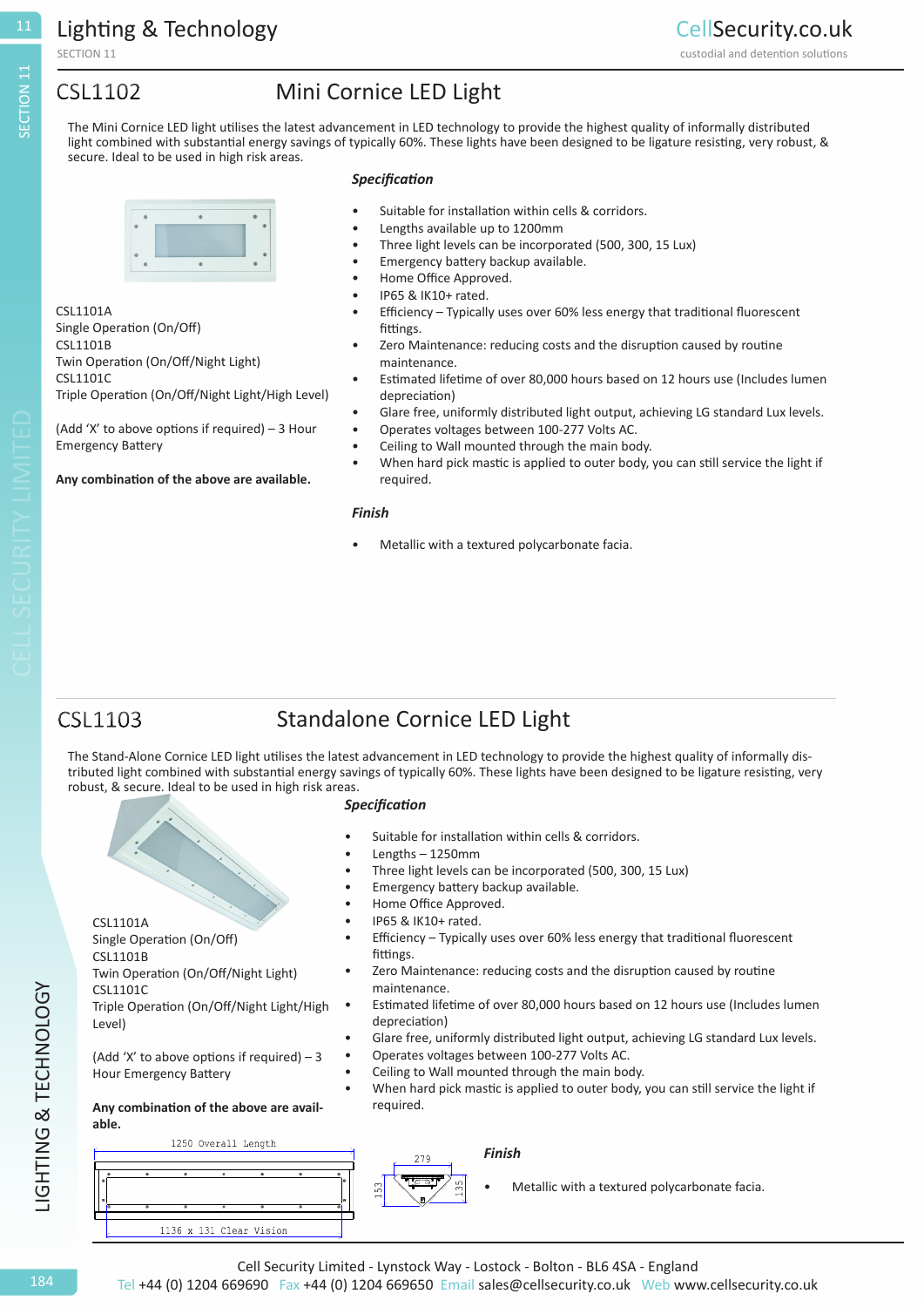custodial and detention solutions **SECTION 11** and detention solutions **SECTION** 11

SECTION 11

**SECTION 11** 

### Centre LED Light

### **CSL1104**

The Centre LED light utilises the latest advancement in LED technology to provide the highest quality of informally distributed light combined with substantial energy savings of typically 60%. These lights have been designed to be ligature resisting, very robust, & secure. Ideal to be used in high risk areas.

#### *Specification*

- Suitable for installation within cells & corridors.
- Dimensions 1250 x 300 x 70 (L x W x H)
- Three light levels can be incorporated (500, 300, 15 Lux)
- Emergency battery backup available.
- Home Office Approved.
- IP65 & IK10+ rated.
- Efficiency Typically uses over 60% less energy that traditional fluorescent fittings.
- Zero Maintenance: reducing costs and the disruption caused by routine maintenance.
- Estimated lifetime of over 80,000 hours based on 12 hours use (Includes lumen depreciation)
- Glare free, uniformly distributed light output, achieving LG standard Lux levels.
- Operates voltages between 100-277 Volts AC.
- Ceiling mounted through the main body.
- When hard pick mastic is applied to outer body, you can still service the light if required.

#### *Finish*

• Metallic with a textured polycarbonate facia.

CSL1101A Single Operation (On/Off) CSL1101B Twin Operation (On/Off/Night Light) CSL1101C Triple Operation (On/Off/Night Light/High Level)

(Add 'X' to above options if required)  $-3$ Hour Emergency Battery

#### **Any combination of the above are available.**



## Square LED Light

### **CSL1105**

The Square LED light utilises the latest advancement in LED technology to provide the highest quality of informally distributed light combined with substantial energy savings of typically 60%. These lights have been designed to be ligature resisting, very robust, & secure. Ideal to be used in high risk areas.

#### *Specification*

- Suitable for installation within cells & corridors.
- Dimensions 350 x 350 x 70 (L x W x H)
- Available in 12W (28W comparable version)
- Three light levels can be incorporated (500, 300, 15 Lux)
- Emergency battery backup available.
- Home Office Approved.
- IP65 & IK10+ rated.
- Efficiency Typically uses over 60% less energy that traditional fluorescent fittings.
- Zero Maintenance: reducing costs and the disruption caused by routine maintenance.
- Estimated lifetime of over 80,000 hours based on 12 hours use (Includes lumen depreciation)
- Glare free, uniformly distributed light output, achieving LG standard Lux levels.
- Operates voltages between 100-277 Volts AC.
- Ceiling mounted through the main body.
- When hard pick mastic is applied to outer body, you can still service the light if required.

#### *Finish*

Metallic with a textured polycarbonate facia.

CSL1101A Single Operation (On/Off) CSL1101B Twin Operation (On/Off/Night Light) CSL1101C Triple Operation (On/Off/Night Light/ High Level) (Add 'X' to above options if required)  $-3$ Hour Emergency Battery **Any combination of the above are available.**

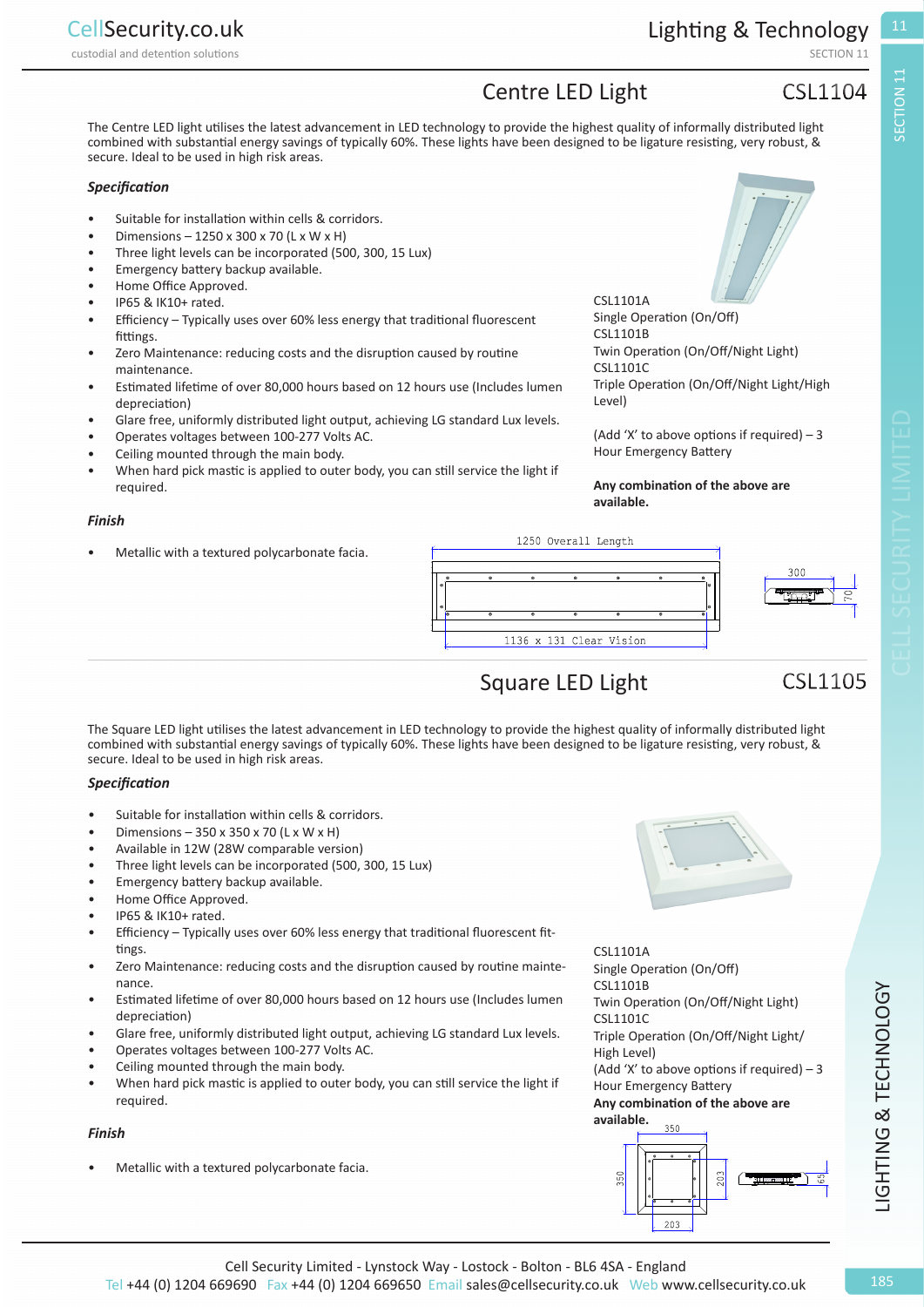SECTION 11

### **CSL1106**

### Retrofit LED Light

11

The Retrofit Tray LED light utilises the latest advancement in LED technology to provide the highest quality of informally distributed light combined with substantial energy savings of typically 60%. These lights will be designed bespoke to suit existing housings on site.

#### *Specification*

Uniquely designed to suit bespoke housings where retrofit is an option. • Three light levels can be incorporated (500, 300, 15 Lux) • Emergency battery backup available. • Efficiency – Typically uses over 60% less energy that traditional fluorescent fittings. • Zero Maintenance: reducing costs and the disruption caused by routine maintenance. • Estimated lifetime of over 80,000 hours based on 12 hours use (Includes lumen depreciation) • Glare free, uniformly distributed light output, achieving LG standard Lux levels. • Operates voltages between 100-277 Volts AC. *Finish* CSL1101A – Single Operation (On/Off) CSL1101B – Twin Operation (On/Off/Night Light) CSL1101C – Triple Operation (On/Off/Night Light/High Level)

PPC RAL9010 White.

(Add 'X' to above options if required) – 3 Hour Emergency Battery

**Any combination of the above are available.**

### CSL1107

### IP65 Linear Surface Mounted Light

High impact-resistant surface mounted LED Linear light. These lights are ideally suited for prison, law court, police custody & immigration detention centre holding cells.

#### *Specification*

- High efficiency LED architecture. (100+ lumen/watt in clear lens).
- IP65 rated and IK10++ impact tested.
- Available in various lengths and outputs; 855mm (19,26 & 38w) 1105mm (28, 38 & 56w) 1405mm (38,51 & 75w) 1705mm (47,64 & 94w).

custodial and detention solutions

- Integral 3 hour emergency pack optional.
- Night light optional.
- 3000k or 4000k CCT colour options.
- Operating voltage 230 Volts AC.
- 1 year product warranty, 10 year lens guarantee.
- *Finish*
	- 1.5mm powder coated zintec base plate.
- 5mm Clear textured polycarbonate lens.
- Lens secured by M6 TORX security screws.

### **CSL1108**

186

LIGHTING & TECHNOLOGY

LIGHTING & TECHNOLOGY

### IP65 Linear Surface Mounted Light

High impact-resistant surface mounted LED Linear light. These lights are ideally suited for prison, law court, police custody & immigration detention centre holding cells.

### *Specification*

- High efficiency LED architecture. (100+ lumen/watt in clear lens).
- IP65 rated and IK10++ impact tested.
- Available in various lengths and outputs; 815mm (19,26 & 38w) 1415mm (38,51 & 75w).
- Integral 3 hour emergency pack optional.
- Night light optional.
- 3000k or 4000k CCT colour options.
- Operating voltage 230 Volts AC.
- 1 year product warranty, 10 year lens guarantee.

#### *Finish*

- 1.5mm powder coated zintec base plate.
- 5mm Clear textured polycarbonate lens.
- Lens secured by M6 TORX security screws.